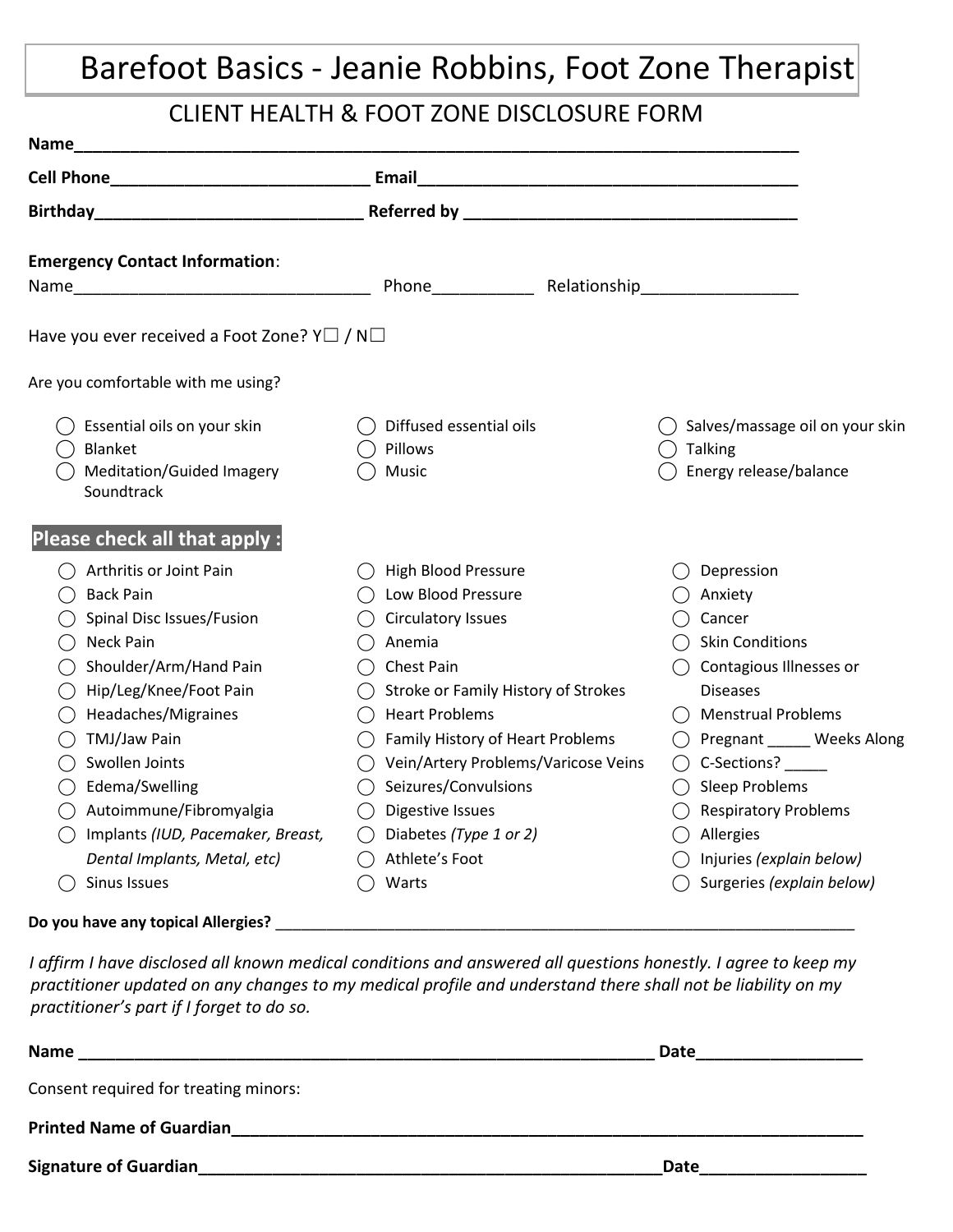### Barefoot Basics - Jeanie Robbins, Foot Zone Therapist

#### Foot Zone Policies, Procedures, and Consent

*I, \_\_\_\_\_\_\_\_\_\_\_\_\_\_\_\_\_\_\_\_\_\_\_\_\_\_\_\_\_\_\_\_\_\_\_\_\_\_\_\_\_\_, the undersigned, give my consent to receive a foot zone from, Jeanie Robbins, a Certified Foot Zone Practitioner and member of the Utah Foot Zone Association, and understand that all information provided is confidential.* **Initials:**

*\_\_\_\_\_ I understand I need to come with clean/washed feet. (Wipes will be available for use if needed.)*

*\_\_\_\_\_ I understand a foot zone can start a cleansing process within my body and that I need to increase my water intake over the next 24-48 hours) to assist my body in this cleanse and to avoid feeling ill.*

*\_\_\_\_\_ I understand that the Scope of Practice for Foot Zone Practitioners is working the foot (which by definition includes the ankle)*

*\_\_\_\_\_* I understand a foot zone should not be considered as a substitute for medical examinations, diagnosis, or treatment and that I should see a qualified healthcare provider for any medical or mental issue for which I am aware.

*Using a scale of 1-10, I understand that for best results the point of pressure my practitioner needs to use will be between a 5-7. It is my responsibility to inform my practitioner about the pressure and/or comfort level of my session (to include temperature) or if there is any pain or discomfort so that she can adjust pressure.*

*\_\_\_\_\_ I understand a foot zone practitioner is not qualified to diagnose, prescribe, prognosticate, or treat for any mental, emotional, or physical conditions, symptoms, or illnesses and nothing said during any session should be considered as such, as that would be illegal.*

*\_\_\_\_\_ I understand it is my responsibility to share any pertinent medical information that affects my mental, emotional, and physical health as it relates to foot zoning. I maintain the responsibility to consult with my medical doctor concerning any medications, treatments, or procedures that concern my health now and in the future. I understand I am fully responsible for my health and for making information available to my foot zone practitioner and my doctor.*

*\_\_\_\_\_ Because foot zoning can be contraindicated under certain medical conditions, I affirm I have disclosed all known medical conditions and answered all questions honestly, both verbally and written. I agree to keep my practitioner updated on any changes to my medical profile and understand there shall not be liability on my practitioner's part if I forget to do so.*

*\_\_\_\_\_ At any time, a practitioner has the right to refuse service for any reason.*

*I respect the time allotted for each session I schedule and do not exceed that time frame. I understand that if I do not call to cancel within 24 hours or do not show up to a scheduled appointment, I will be charged a \$30 fee unless other arrangements are made. Appointments that are missed and rescheduled more than twice will incur \$30 fee.*

*Covid 19 no cancellation fee will be charged for a canceled or rescheduled appointment due to Covid concerns.*  I understand that I may or may not be given a homework assignment. It is up to me to follow through with the assignment if I choose to. The assignment is merely a suggestion and not mandatory.

*\_\_\_\_\_* I understand my responsibilities and commitments with Barefoot Basics and Jeanie Robbins and agree to abide by the terms and conditions outlined in these policies, procedures, and consent.

| <b>Print Name</b>        | Signature             |
|--------------------------|-----------------------|
| Printed Name of Guardian | Signature of Guardian |